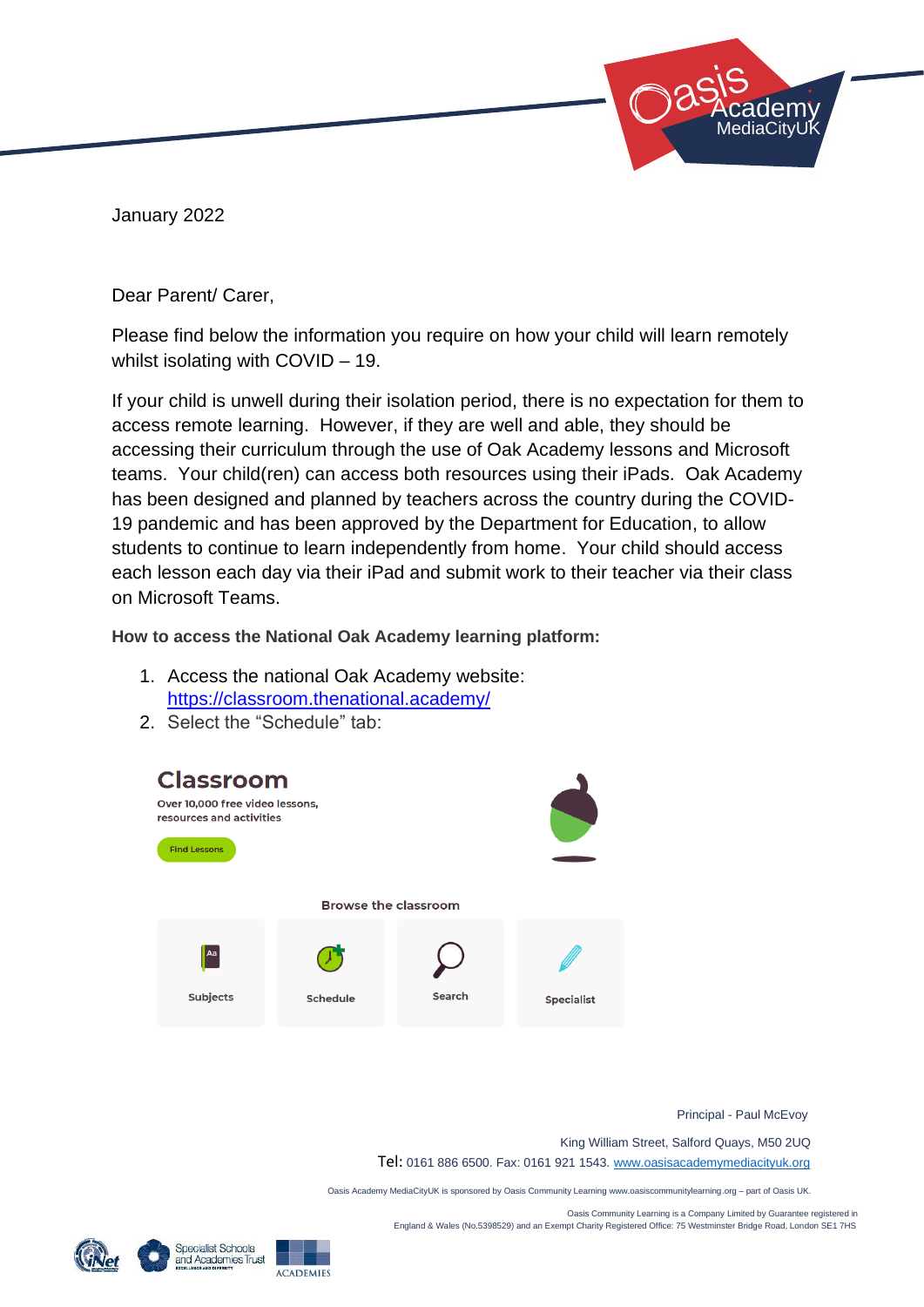

3. Select the relevant year group for your child:

| <b>EYFS</b><br><b>Reception</b>                                                    |                   |        |                  |                   |        |
|------------------------------------------------------------------------------------|-------------------|--------|------------------|-------------------|--------|
| <b>Primary</b>                                                                     |                   |        | <b>Secondary</b> |                   |        |
| Year 1                                                                             | Year <sub>2</sub> | Year 3 | Year 7           | Year <sub>8</sub> | Year 9 |
| Year 4                                                                             | Year 5            | Year 6 | Year 10          | Year 11           |        |
| OAK<br><b>NATIONAL</b><br><b>ACADEMY</b><br><b>Home Site</b><br><b>Teacher Hub</b> |                   |        |                  |                   |        |

4. Each day, there will be a full timetable of lessons for the students to access: For example:



Principal - Paul McEvoy

King William Street, Salford Quays, M50 2UQ

Tel: 0161 886 6500. Fax: 0161 921 1543[. www.oasisacademymediacityuk.org](http://www.oasisacademymediacityuk.org/)

Oasis Academy MediaCityUK is sponsored by Oasis Community Learning www.oasiscommunitylearning.org – part of Oasis UK.

 Oasis Community Learning is a Company Limited by Guarantee registered in England & Wales (No.5398529) and an Exempt Charity Registered Office: 75 Westminster Bridge Road, London SE1 7HS





**ACADEMIES**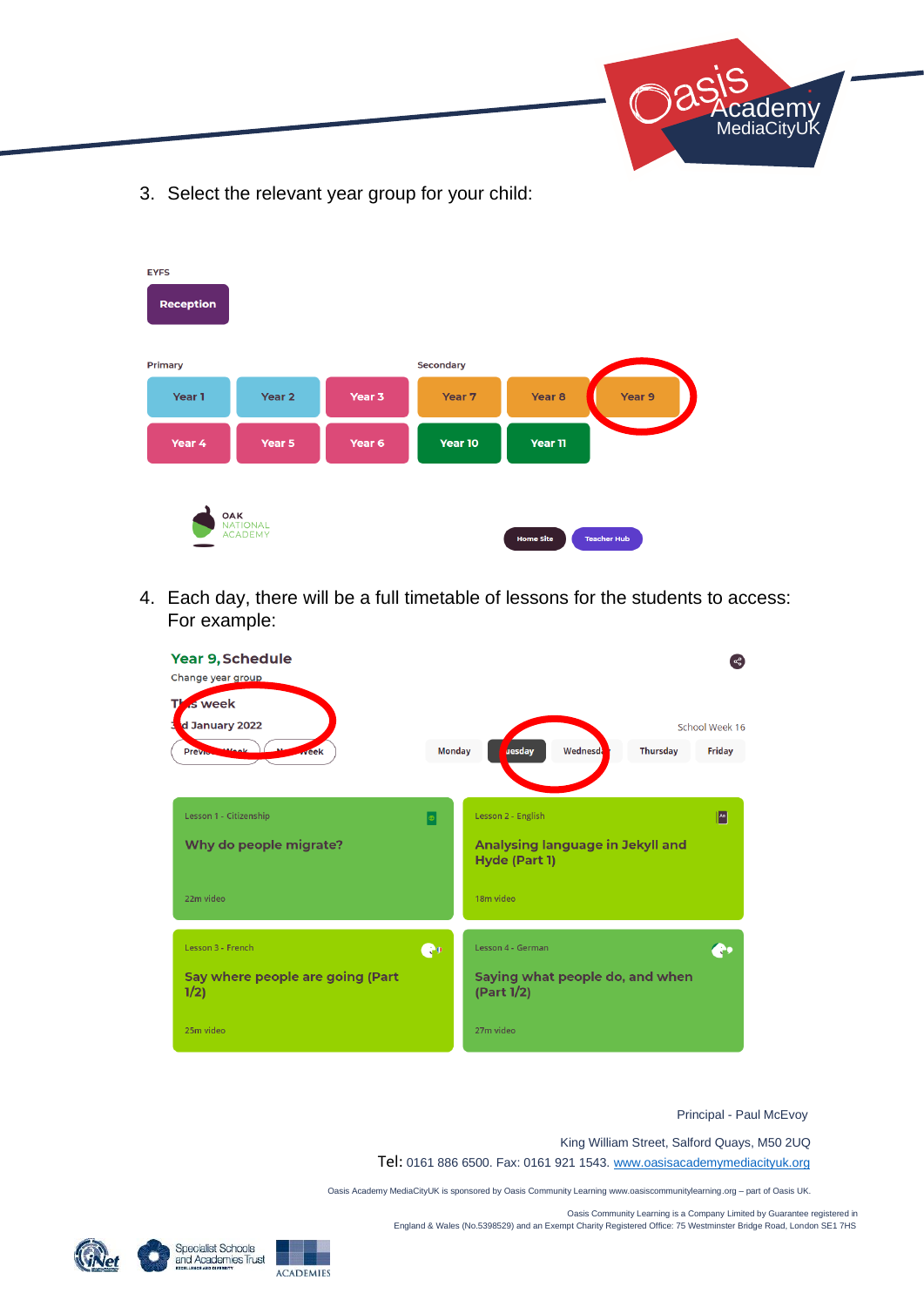

\*Students should complete the lessons that are relevant to them. For example, (as seen above), there is a German lesson on Tuesday 4<sup>th</sup> January for Year 9. Our students do not learn German and therefore we would not expect students to complete this lesson. However, we would want them to complete the English, French, Maths and Science lessons for that day

## **How will teachers monitor your child's learning:**

At the end of each Oak Academy lesson, there is a quiz which your child should complete. Once they have their score they should share their scores to their Microsoft team for that class. Your child's teachers will monitor how your child is progressing and will support them on their return with any misconceptions



Should you or your child wish to have access to additional learning to the Oak National Academy lessons, this can be done by:

• Microsoft Teams: All lessons will be uploaded to Microsoft teams. Should your child wish to access the specific lessons being delivered in class, the resources will be available for them in their team. For example:



Principal - Paul McEvoy

King William Street, Salford Quays, M50 2UQ

Tel: 0161 886 6500. Fax: 0161 921 1543[. www.oasisacademymediacityuk.org](http://www.oasisacademymediacityuk.org/)

Oasis Academy MediaCityUK is sponsored by Oasis Community Learning www.oasiscommunitylearning.org – part of Oasis UK.

 Oasis Community Learning is a Company Limited by Guarantee registered in England & Wales (No.5398529) and an Exempt Charity Registered Office: 75 Westminster Bridge Road, London SE1 7HS





**ACADEMIES**